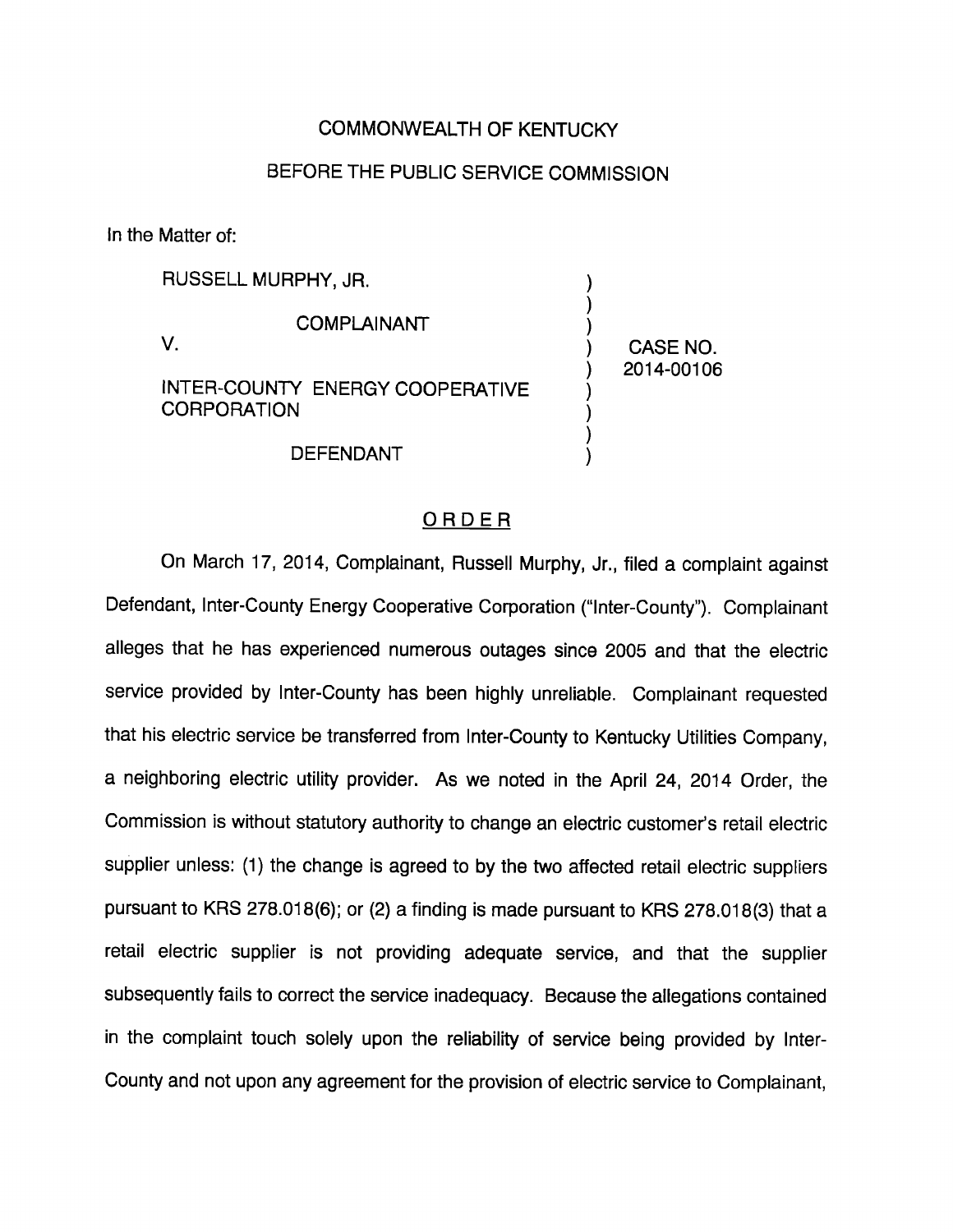the Commission set forth a procedural schedule for the processing of this matter to investigate whether Inter-County is rendering adequate service to Complainant. The procedural schedule established a discovery period and a deadline for requesting an evidentiary hearing. Commission Staff propounded two rounds of discovery to Inter-County and one round of discovery to Complainant. Neither Inter-County nor Complainant issued any discovery requests.

Complainant filed a letter on July 28, 2014, requesting the Commission to have Kentucky Utilities Company ("KU") provide a list of outages over the past ten years for two KU customers who live in close proximity to Complainant's residence. Complainant states that this outage data would support why Complainant is requesting to be served by KU rather than Inter-County.

After the period for discovery had expired, and in response to a "service report" that had been produced by Inter-County, Complainant filed a letter again seeking information regarding outages for two nearby neighbors who are served by KU in order to compare the quality of Inter-County's provision of electric service to that of KU and in order to provide support for the request to have his electric service be provided by KU.

Having reviewed Complainant's requests and being otherwise sufficiently advised, the Commission finds that Complainant has not established good cause to permit an inquiry into outage information for the two neighboring customers who are served by KU. As we noted in our April 4, 2014 Order directing Inter-County to respond to the complaint, the central issue in this matter relates only to an investigation as to whether Inter-County has been providing adequate and reliable electric service to Complainant. In Administrative Case No. 2011-00450, the Commission noted that it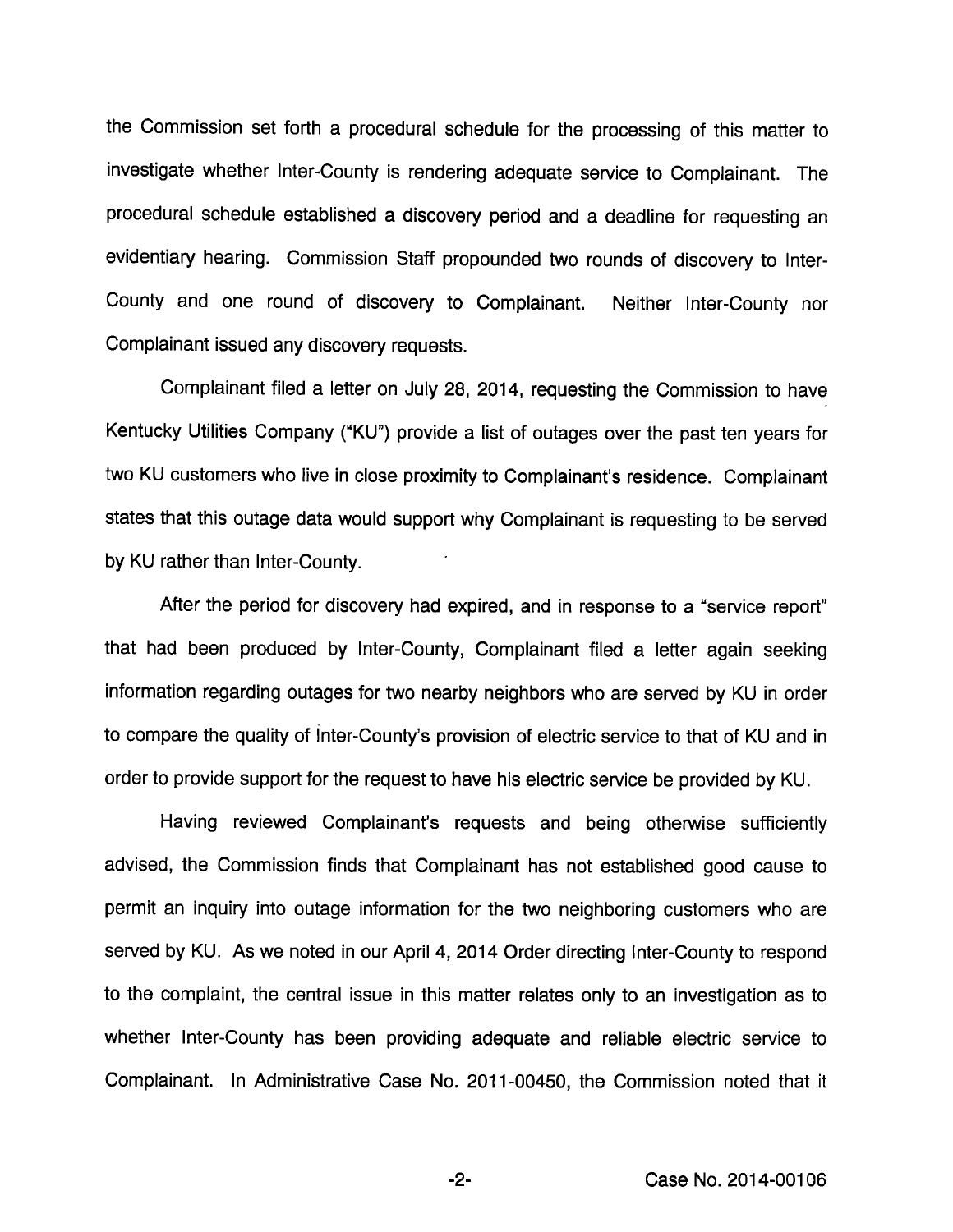was not practical to use reliability indices on a system wide basis or individual-circuit basis to compare one system to another or one circuit to another.<sup>1</sup> Thus, the outage data for customers of KU would not be relevant in our determination of Inter-County's ability to provide adequate and reliable service to Complainant in light of our findings in Administrative Case No. 2011-00450, and particularly so in this instance, where Inter-County, a non-profit distribution rural electric cooperative, is a vastly different business entity from KU, an investor-owned, fully vertically integrated electric company.

On a procedural matter, the Commission notes that the deadline for request of a formal hearing in this matter was July 7, 2014, and neither Complainant nor Inter-County has requested a formal hearing. Accordingly, the Commission will issue a final order addressing the merits of the complaint within a few weeks from the date of this Order.

IT IS THEREFORE ORDERED that Complainant's request for outage information for his neighbors who are served by KU is denied.

By the Commission



**ATTEST** Executive Director

<sup>1</sup> Administrative Case No. 2011-00450, An Investigation of the Reliability Measures of Kentucky's Jurisdictional Electric Distribution Utilities (Ky. PSC May 30, 2013) at 6.

Case No. 2014-00106